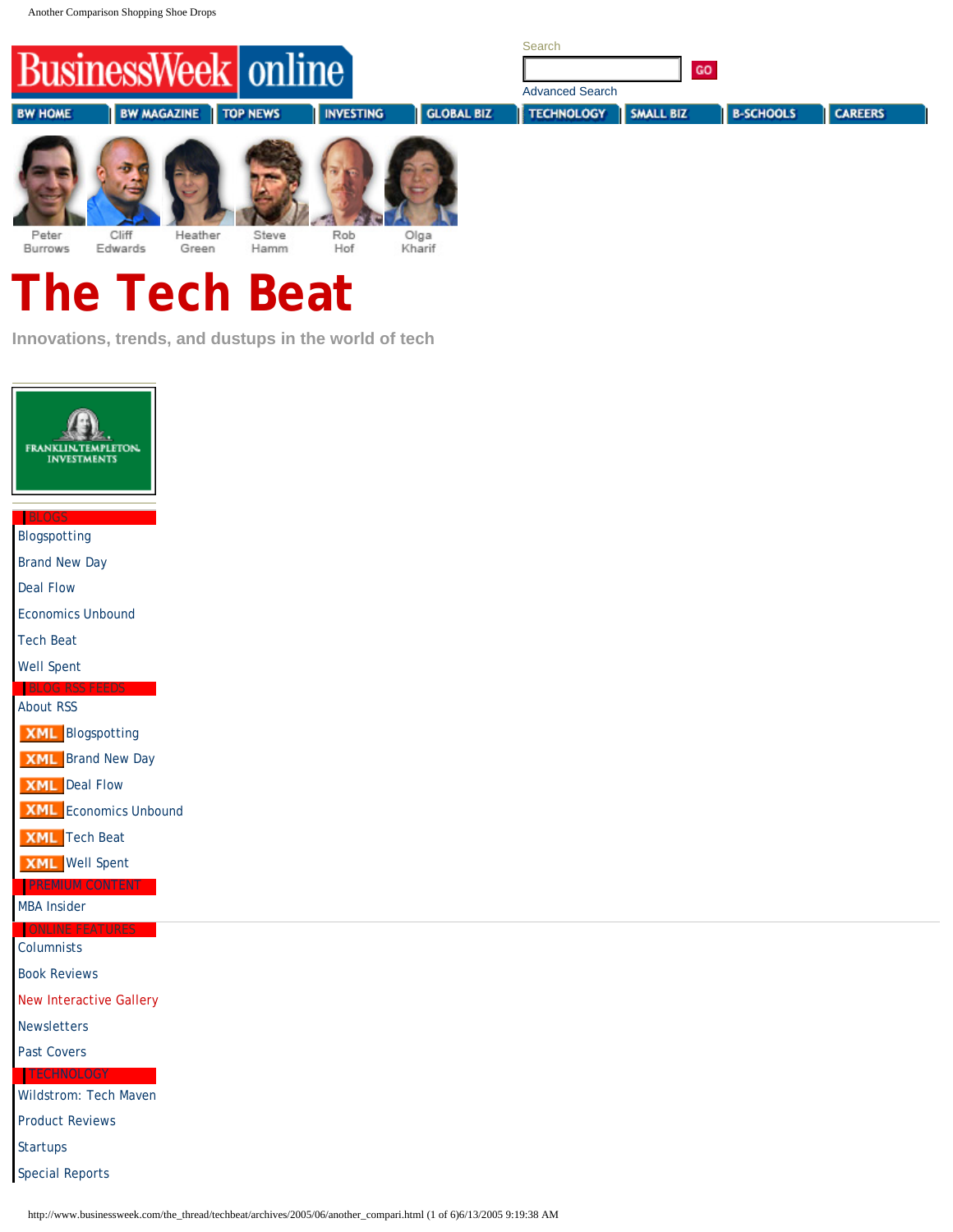#### Tech Stats

#### Smart Answers

Success Stories

Trailblazing Companies

Annual Reports

## BW 50

S&P Picks & Pans

#### Stock Screeners

Free S&P Stock Report

## Mutual Funds

Info Tech 100

#### S&P 500/BW 50

# MBA Profiles

MBA Rankings

Who's Hiring Grads

# BW Digital Handheld Edition

RSS Feeds

Reprints/Permissions

**Conferences** 

Investor Workshops

Find local experts in:

Accounting Accounting Project Resources Advertising & Marketing Air Charter **Architects** Asset-Based Financing Automobile Financing / Leasing

Bankruptcy / Debt Settlement

# **« Hell Froze Over--Again** | **Main** | **Is Apple Osborning Itself? »**

June 06, 2005 **Another Comparison Shopping Shoe Drops**



**Rob Hof**

Less than a week after eBay **announced** it would buy Shopping.com, another comparison shopping site has been snapped up. E.W. Scripps just said it's **buying** Shopzilla, known until recently as BizRate.com Inc., for \$525 million.

The funny thing is that so far, the traditional Internet portals haven't been the acquirers, even though many observers think thought they would be.

In fact, Gary Little, a venture capitalist with Morgenthaler Ventures who invested in NexTag, another shopping site, told me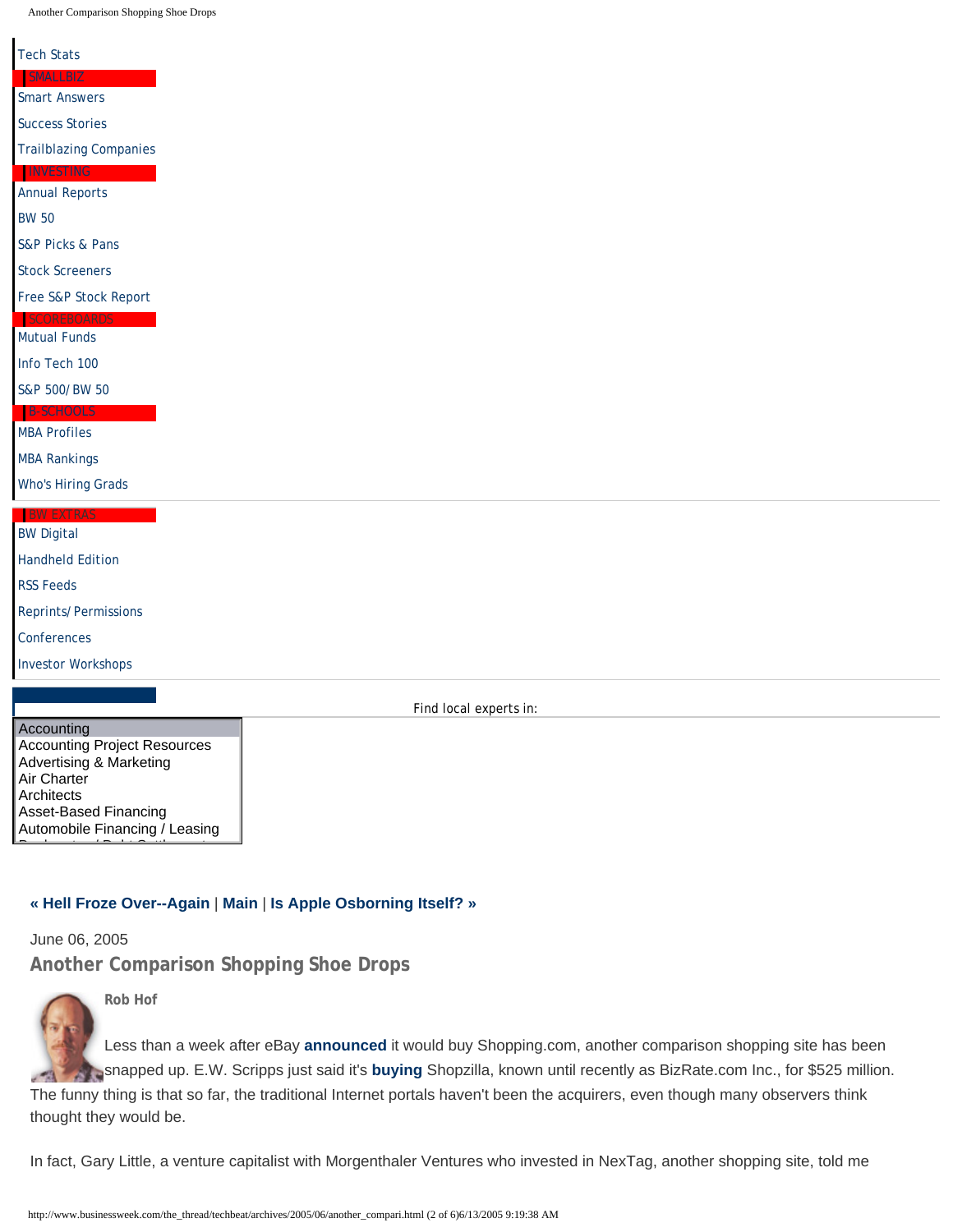Friday that he thought all the major portals would add comparison shopping if they haven't already. "There is definitely an opportunity for a comparison shopping site to be independent," he said.

Maybe. But I'm more doubtful than ever now. I know relatively few people who know about these sites, let alone visit them regularly. The sites rely to varying degrees on buying traffic on Google or running Google ads or both. You have to wonder why Google, which has a related shopping site called Froogle, won't eventually short-circuit that loop--that is, if portals like Yahoo! or left-field entries like Amazon's A9 search site don't do it first. In which case, this feeding frenzy may end as quickly as it started.

04:48 PM

#### <span id="page-2-1"></span>**e-commerce**

**Trackback Pings**

TrackBack URL for this entry: http://blogs.businessweek.com/mt/mt-tb.cgi/966

Listed below are links to weblogs that reference **[Another Comparison Shopping Shoe Drops](#page-0-0)**:

# » **Another Comparison Shopping Shoe Drops** from E-Business Library

 [TechBeat- BusinessWeek Online] In fact, Gary Little, a venture capitalist with Morgenthaler Ventures who invested in NexTag, another shopping site, told me Friday that he thought all the major portals would add comparison sho... **[Read More]**

<span id="page-2-0"></span>Tracked on June 7, 2005 07:18 AM

**Comments**

Because if Google re-routed the traffic and didn't have the conversion they would lose a ton of money.

Posted by: Matt at June 7, 2005 12:21 AM

Sites such as Shopzilla and Shopping depend heavily on Google to get traffic. It is not necessarily the case for other Shopping comparison sites such as PriceGrabber.com.

Shopping comparison is the only way to shop. If you don't use it, you are simply throwing your money away. It is here to stay.

Posted by: **Andre** at June 7, 2005 03:23 PM

# **Post a comment**

Name:

Email Address:

URL: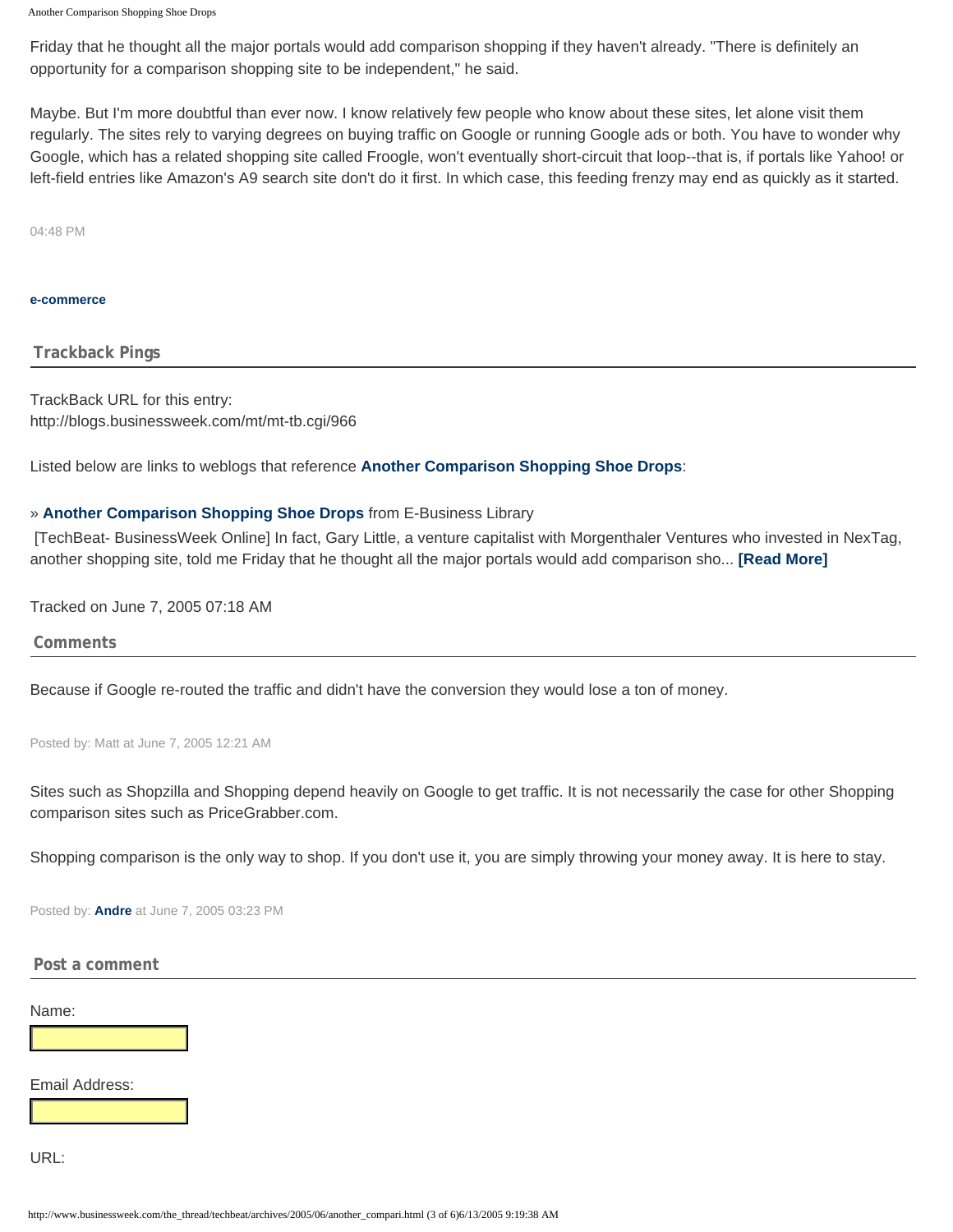mmente

| COMMENTS. |         |                  |
|-----------|---------|------------------|
|           |         |                  |
|           |         |                  |
|           |         |                  |
|           |         |                  |
|           |         |                  |
|           |         |                  |
|           |         |                  |
|           |         |                  |
|           |         |                  |
|           |         |                  |
|           | Preview | $\parallel$ Post |

**Recent Posts**

- Talking on Your Cell? Then Gesture!
- "MacOS and WinXP, live together in perfect harmony?"
- Otellini's Unrequited Hug
- Is Apple Osborning Itself?
- [Another Comparison Shopping Shoe Drops](#page-0-0)

## **Recent Comments**

- Hell Froze Over--Again (11)
- [Another Comparison Shopping Shoe Drops \(2\)](#page-2-0)
- "MacOS and WinXP, live together in perfect harmony?" (2) **Provider | Post | Provider | Post | Provider | Post | Post | Post | Post | Post | Post | Post | Post | Post | Post | Post | Post | Post | Post | Post | Post | Post | Post | Post | Post | Post | Post | Post | Post | Post |**
- Can Steve Jobs Sell "Intel Inside" to the Mac Faithful? (7)
- Viral Ads, or So the Marketers Hope (2)
- Xbox vs. Sony (1)
- Blogs on Ice: Signs of a Business Model? (2)
- Digital Radio and....Wi-Fi? (1)
- Creating Software Without Software (1)
- The Future of Blogs: Tagging (1)

# **Recent Trackbacks**

- All the News You Can Trust (0)
- Friendster, Say It Ain't So (0)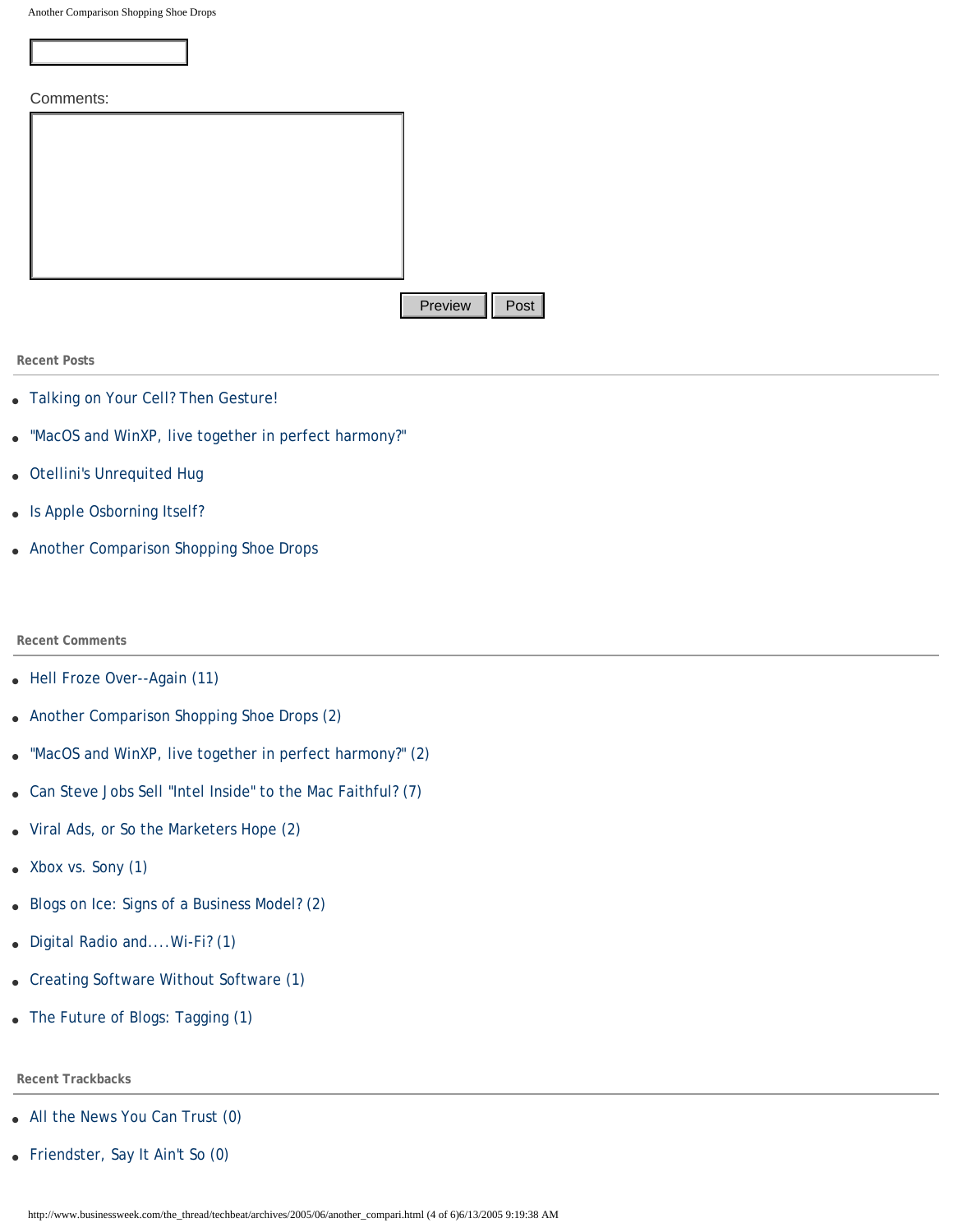- Yahoo! Tries Yet Again in Auctions (1)
- [Another Comparison Shopping Shoe Drops \(1\)](#page-2-1)
- "MacOS and WinXP, live together in perfect harmony?" (0)
- Splunk It (1)
- Hell Froze Over--Again (1)
- Blogs on Ice: Signs of a Business Model? (3)
- eBay Goes Shopping.com (1)
- Big shifts in the way companies charge for software (1)

# **Categories**

- advertising
- Apple Computer
- Asia
- blogs
- companies
- computer science
- Curmudgeonly
- digital divide
- Digital Imaging
- digital media
- Digital Music
- e-commerce
- eBay
- Enterprise Software
- Entrepreneurship
- Gadgets
- Innovation
- open source software
- Personal Computers
- podcasting
- Privacy